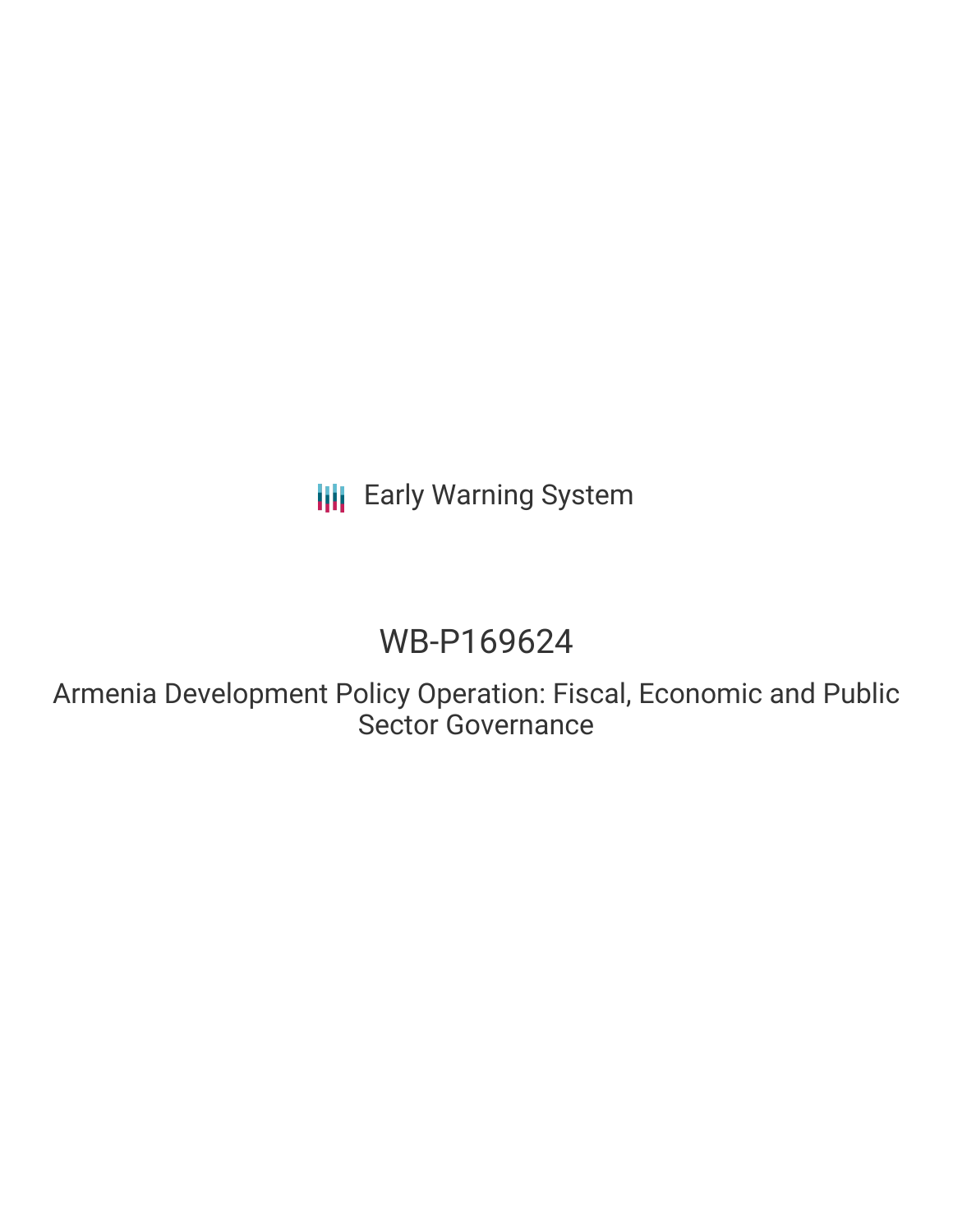

# Ш

## Early Warning System Armenia Development Policy Operation: Fiscal, Economic and Public Sector Governance

#### **Quick Facts**

| <b>Countries</b>               | Armenia             |
|--------------------------------|---------------------|
| <b>Financial Institutions</b>  | World Bank (WB)     |
| <b>Status</b>                  | Proposed            |
| <b>Bank Risk Rating</b>        | U                   |
| <b>Voting Date</b>             | 2019-10-29          |
| <b>Borrower</b>                | Ministry of Finance |
| <b>Sectors</b>                 | Law and Government  |
| <b>Investment Type(s)</b>      | Loan                |
| <b>Investment Amount (USD)</b> | \$50.00 million     |
| <b>Project Cost (USD)</b>      | \$50.00 million     |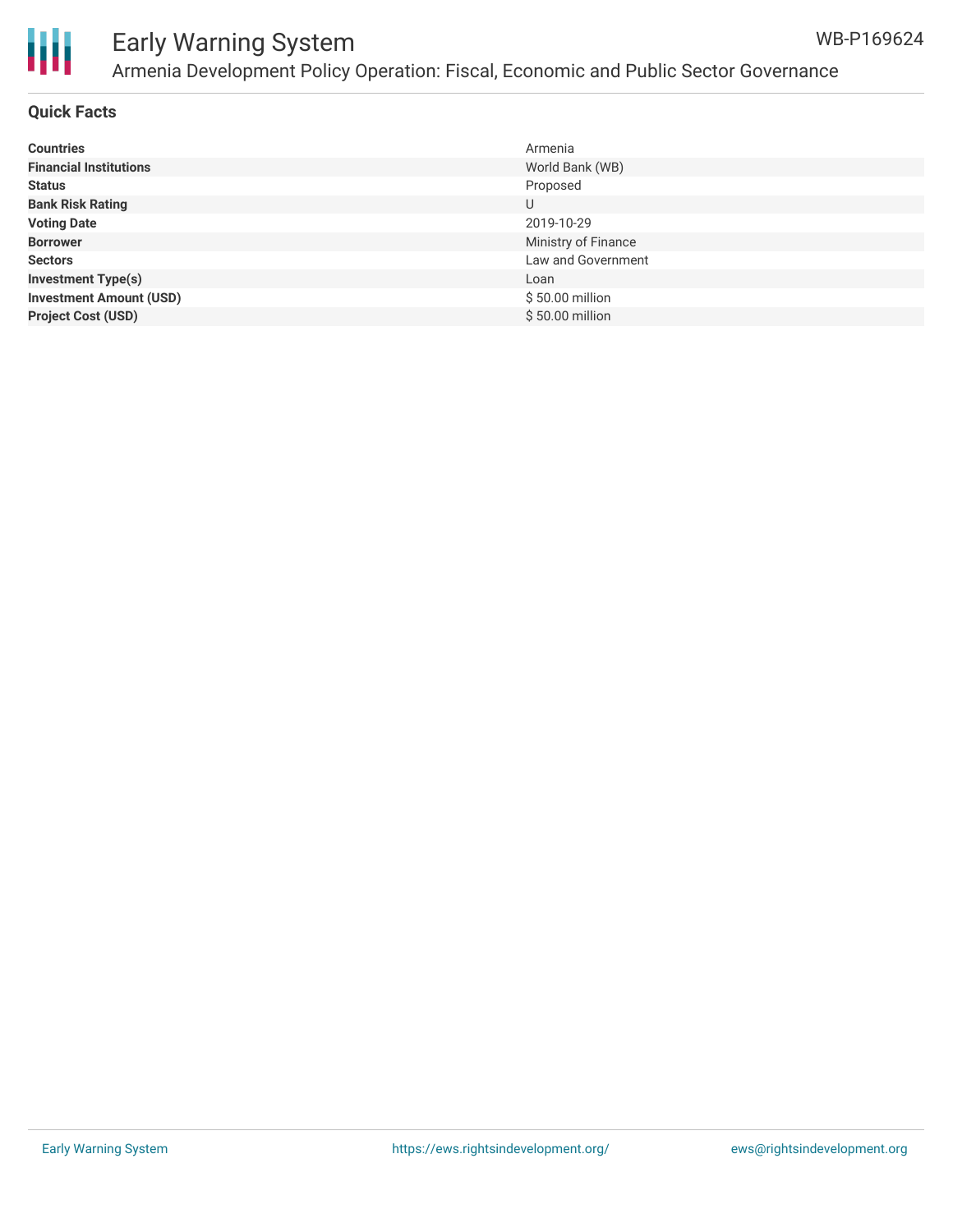



#### **Project Description**

According to the Bank's website, this project provides financing to the government of Armenia to improve economic, fiscal and public sector governance. Specifically, this project will focus on pro-competition and pro-business regulations; increased tax compliance and spending efficiency; and public sector accountability through strengthened anti-corruption and performance management.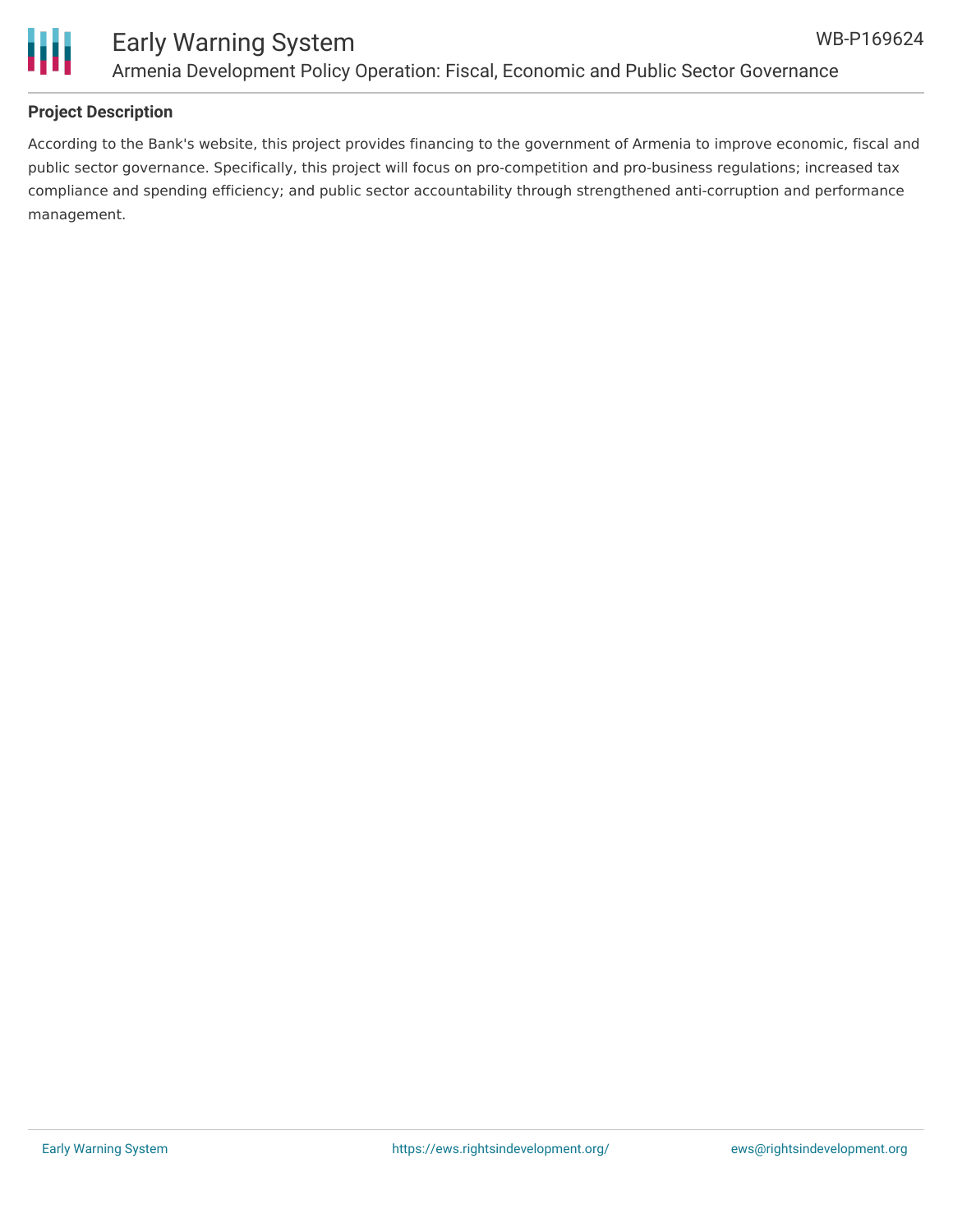

### Early Warning System Armenia Development Policy Operation: Fiscal, Economic and Public Sector Governance

#### **Investment Description**

World Bank (WB)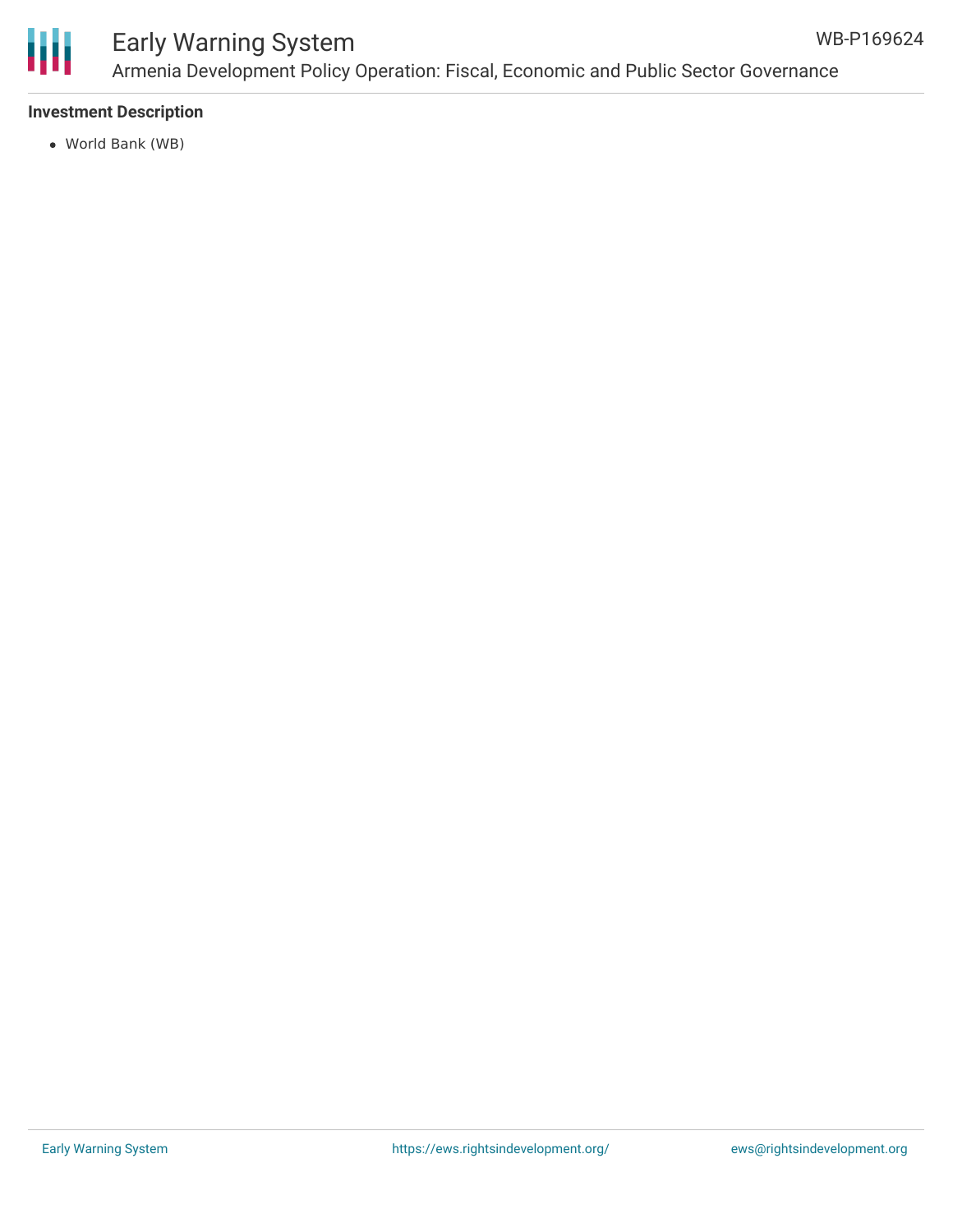

#### **Contact Information**

#### **Borrower/Client/Recipient**

Ministry of Finance Armen hayrapetyan Deputy Minister [amarmen.hayrapetyan@minfin.am](mailto:amarmen.hayrapetyan@minfin.am)

#### **Implementing Agencies**

Ministry of Economy Avag Avanesyan Deputy Minister [aavanesyan@mineconomy.am](mailto:aavanesyan@mineconomy.am)

Ministry of Justice Artak Asatryan First Deputy Minister [artak.asatryan@justice.am](mailto:artak.asatryan@justice.am)

#### **ACCOUNTABILITY MECHANISM OF WORLD BANK**

The World Bank Inspection Panel is the independent complaint mechanism and fact-finding body for people who believe they are likely to be, or have been, adversely affected by a World Bank-financed project. If you submit a complaint to the Inspection Panel, they may investigate to assess whether the World Bank is following its own policies and procedures for preventing harm to people or the environment. You can contact the Inspection Panel or submit a complaint by emailing ipanel@worldbank.org. You can learn more about the Inspection Panel and how to file a complaint at: http://ewebapps.worldbank.org/apps/ip/Pages/Home.aspx.